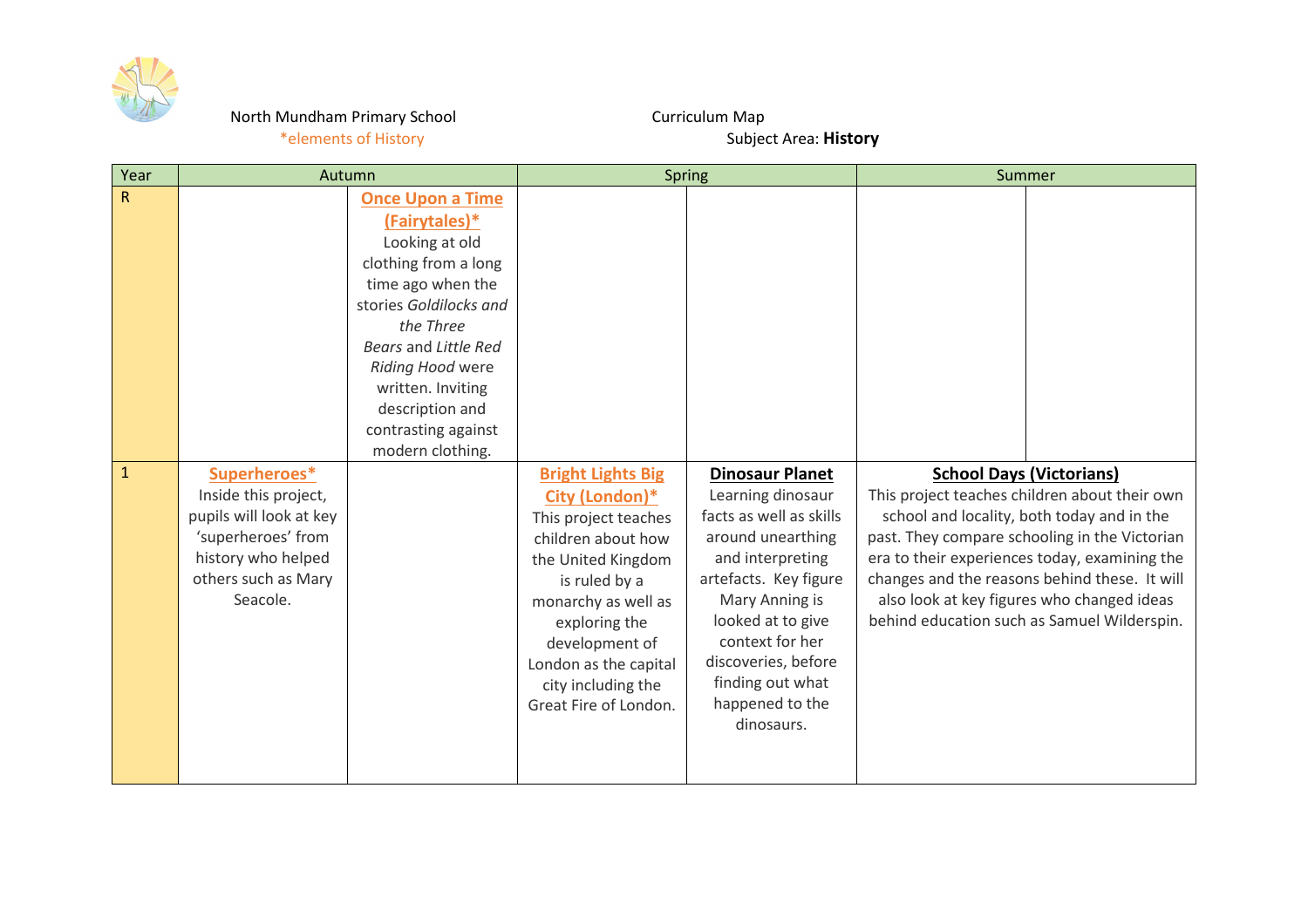

|                | North Mundham Primary School                   | Curriculum Map |                                                 |
|----------------|------------------------------------------------|----------------|-------------------------------------------------|
| 2              | <b>Movers and</b>                              |                |                                                 |
|                | <b>Shakers</b>                                 |                |                                                 |
|                | This project teaches                           |                |                                                 |
|                | children about                                 |                |                                                 |
|                | historically significant                       |                |                                                 |
|                | people who have had                            |                |                                                 |
|                | a major impact on                              |                |                                                 |
|                | the world. They will                           |                |                                                 |
|                | learn to use                                   |                |                                                 |
|                | timelines, stories and                         |                |                                                 |
|                | historical sources to                          |                |                                                 |
|                | find out about the                             |                |                                                 |
|                | people featured and                            |                |                                                 |
|                | use historical models                          |                |                                                 |
|                | to explore their                               |                |                                                 |
|                | significance.                                  |                |                                                 |
| $\overline{3}$ | <b>Through the Ages (Stone Age)</b>            |                | <b>Emperors and Empires (Romans)</b>            |
|                | This project teaches pupils about British      |                | This project teaches children about the         |
|                | prehistory from the Stone Age to the Iron      |                | history and structure of ancient Rome as it     |
|                | Age, including changes to people and lifestyle |                | progressed from Kingdom to Republic to          |
|                | caused by ingenuity, invention and             |                | Empire, including a detailed exploration of the |
|                | technological advancement. It will help pupils |                | Romanisation of Britain and troubles faced      |
|                | to order key periods of prehistory through the |                | around the Scottish border. It finishes by      |
|                | use of timelines as well as handling and       |                | looking at the effects of the Roman             |
|                | investigating replica artefacts.               |                | withdrawal from Britain.                        |
|                |                                                |                |                                                 |
|                |                                                |                |                                                 |
|                |                                                |                |                                                 |
|                |                                                |                |                                                 |
|                |                                                |                |                                                 |
|                |                                                |                |                                                 |
|                |                                                |                |                                                 |